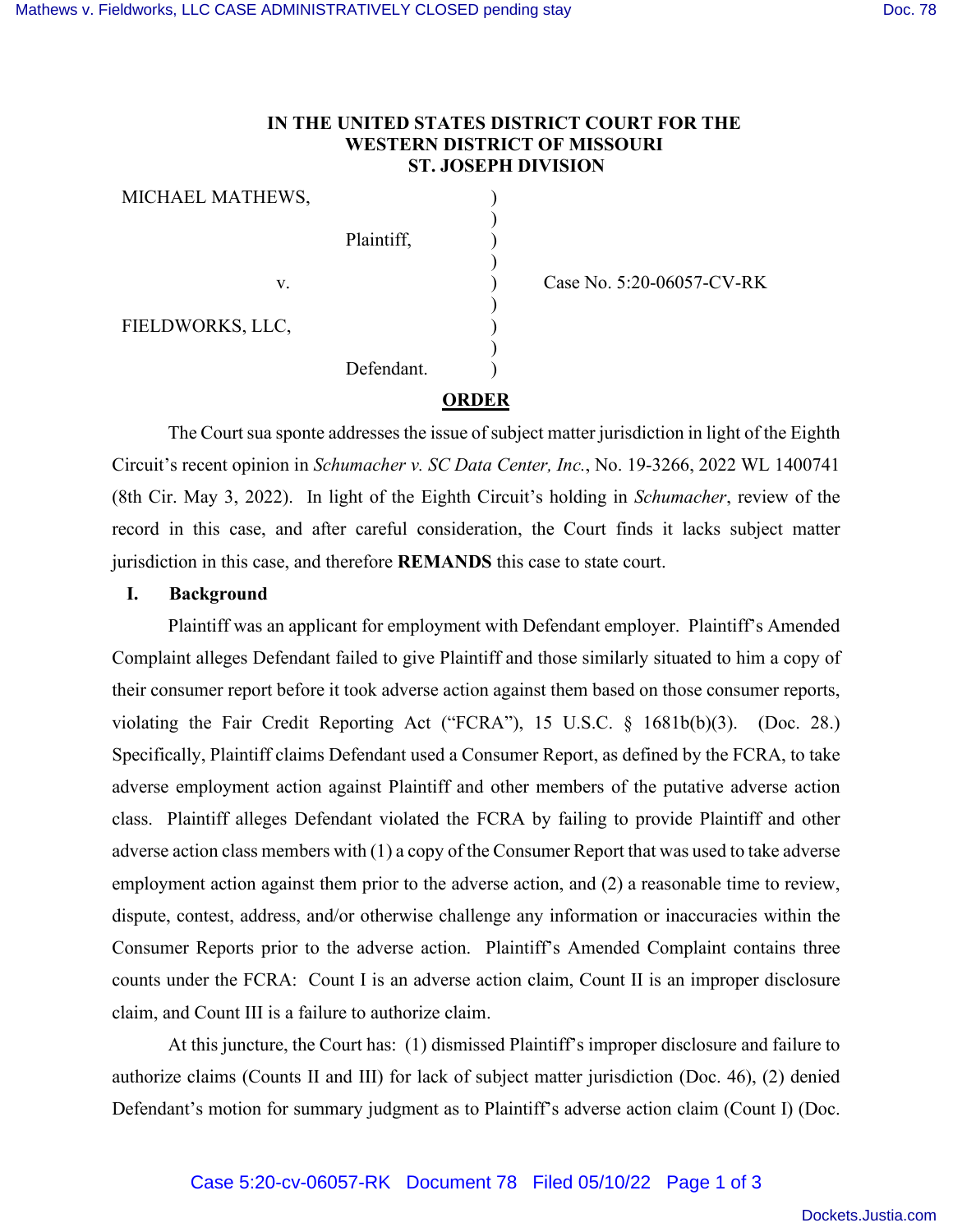58), and (3) granted Plaintiff's motion for class certification as to Plaintiff's proposed adverse action class (Doc. 70).

## **II. General Principals of Article III Standing**

"Subject-matter jurisdiction, because it involves a court's power to hear a case, can never be forfeited or waived. Courts have an independent obligation to determine whether subject-matter jurisdiction exists, even in the absence of a challenge from any party." *Arbaugh v. Y&H Corp*., 546 U.S. 500, 514 (2006) (cleaned up).

Standing is a threshold or jurisdictional issue. *See Cook v. ACS State & Local Sols., Inc.*, 756 F. Supp. 2d 1104, 1106 (W.D. Mo. 2010). A district court does not have subject matter jurisdiction when a plaintiff lacks standing. *Nelson v. Maples*, 672 F. App'x 621 (8th Cir. 2017) (citing *Faibisch v. Univ. of Minn.*, 304 F.3d 797, 801 (8th Cir. 2002)). "Standing to sue is a doctrine rooted in the traditional understanding of a case or controversy." *Spokeo, Inc. v. Robins*, 136 S. Ct. 1540, 1547 (2016). "To establish the 'irreducible constitutional minimum of standing,' [Mathews] must show [he has] '(1) suffered an injury-in-fact, (2) that is fairly traceable to the challenged action of [Fieldworks], and (3) is likely to be redressed by a favorable judicial decision.'" *Yeransian v. B. Riley FBR, Inc.*, 984 F.3d 633, 636–37 (8th Cir. 2021) (quoting *Spokeo*, 136 S. Ct. at 1547). "An injury-in-fact exists where the plaintiff has sustained, or is in immediate danger of sustaining, a concrete and particularized harm that is actual or imminent, not conjectural or hypothetical." *Philadelphia Indem. Ins. Co. v. Atl. Specialty Ins. Co.*, No. 6:20-CV-03065- MDH, 2020 WL 4819949, at \*1 (W.D. Mo. Aug. 19, 2020) (internal quotation marks omitted). "'Article III standing requires a concrete injury even in the context of a statutory violation,' and a plaintiff cannot 'allege a bare procedural violation, divorced from any concrete harm, and satisfy the injury-in-fact requirement of Article III.'" *Auer v. Trans Union, LLC*, 902 F.3d 873, 877 (8th Cir. 2018) (quoting *Spokeo*, 136 S. Ct. at 1549).

## **III. Discussion**

In *Schumacher*, as here, the plaintiff filed a case against an employer defendant under the FCRA bringing an adverse action claim, an improper disclosure claim, and a failure to authorize claim. *Schumacher*, 2022 WL 1400741, at \*2. Similar to Plaintiff Mathews, the plaintiff in *Schumacher* "was offered a job, given a start date, and that the job offer was rescinded before she was given a chance to see or respond to the consumer report. [The defendant] relied on information in the report when it took adverse employment action." *Id.* at \*4. The Eighth Circuit found the